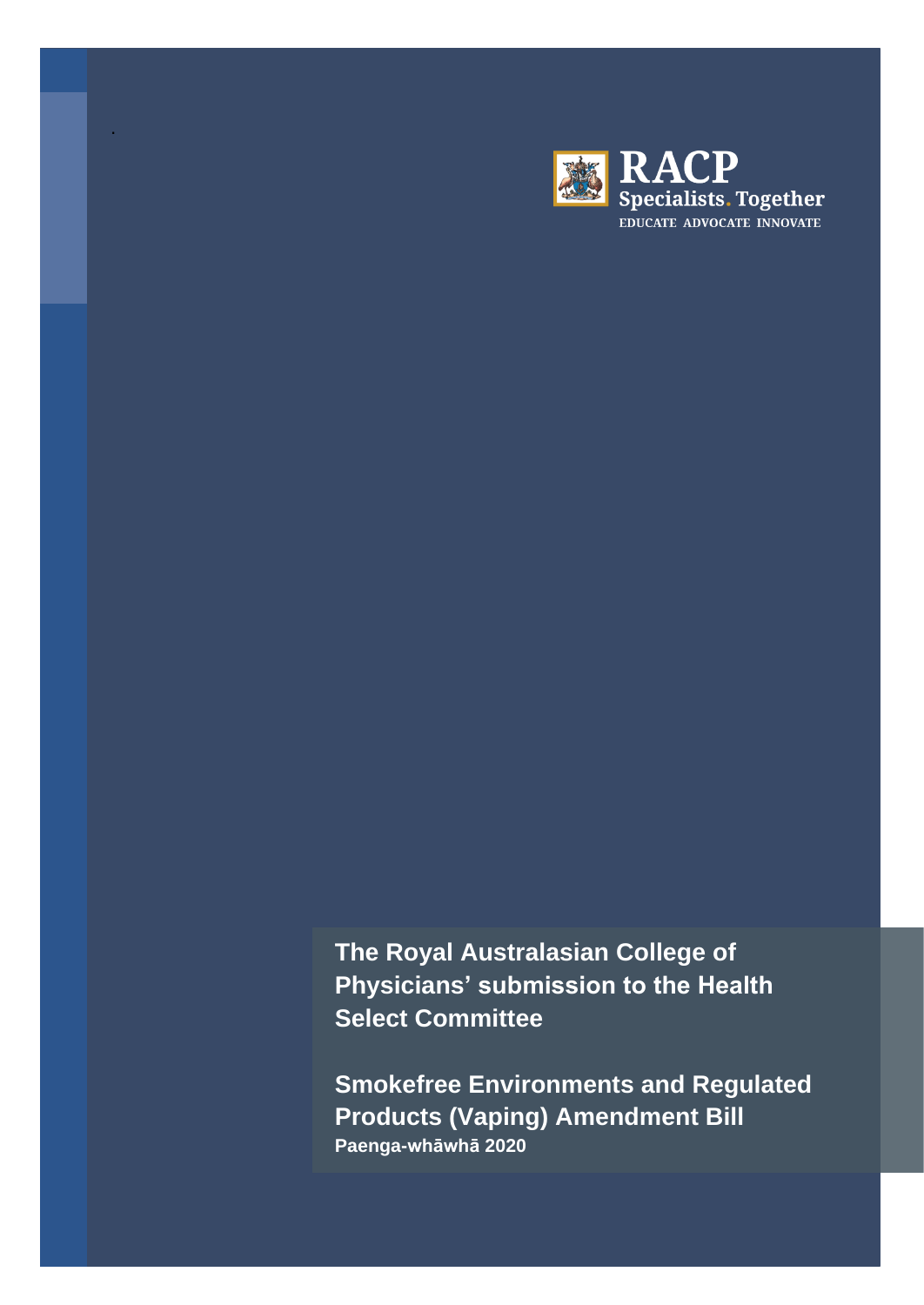### **Introduction**

The Royal Australasian College of Physicians (RACP) welcomes the opportunity to submit feedback to the Health Select Committee on the Smokefree Environments and Regulated Products (Vaping) Amendment Bill.

The RACP works across more than 40 medical specialties to educate, innovate and advocate for excellence in health and medical care. Working with our senior members, the RACP trains the next generation of specialists, while playing a lead role in developing world best practice models of care. We also draw on the skills of our members, to develop policies that promote a healthier society. By working together, our members advance the interest of our profession, our patients and the broader community.

## **Background**

In 2018, the RACP published its Policy on Electronic Cigarettes. The Policy called for a cautious approach to be taken in the use of e-cigarettes, due to the lack of consensus on a public health benefit from their use<sup>1</sup>. Despite this, it acknowledged e-cigarettes have a potential role in tobacco harm reduction and smoking cessation, for smokers unable to quit.

In the time since the release of the Policy, further evidence has become available to the efficacy of vaping as a smoking cessation tool. For example, Public Health England estimated that e-cigarettes were contributing to at least 20,0000 successful attempts to quit smoking a year in England<sup>2</sup>.

For those who do not smoke, the RACP believes that e-cigarettes present no health benefits and only potential harm, and their use should be discouraged. For those who do smoke, the RACP believes that vaping has potential as a smoking cessation tool. For all groups, our Policy emphasises that e-cigarettes which employ nicotine containing e-liquid are addictive, and should be treated with caution.

# **Smoking Amongst Māori and Pasifika Whānau**

Māori and Pasifika in Aotearoa New Zealand suffer inequitable health outcomes as a result of high levels of tobacco smoking. Across the Aotearoa New Zealand population, 12.5 per cent of adults aged 15 or over smoke, but for Māori and Pasifika, the rates are much higher at 31 per cent and 21 per cent respectively<sup>3</sup>. This is particularly pronounced for Māori women, who have a smoking rate of 36 per cent. The prevalence of tobacco smoking in Māori and Pasifika communities contributes to nearly half of all deaths of Pasifika, and over half of all deaths of Māori, being attributed to preventable causes, with lung cancer at the fore<sup>4</sup>. As such, drastically reducing the harm from

<sup>1</sup> The Royal Australasian College of Physicians. RACP Policy on Electronic Cigarettes. [Internet]. Sydney: The Royal Australasian College of Physicians; 2018. Available from: [https://www.racp.edu.au/docs/default](https://www.racp.edu.au/docs/default-source/advocacy-library/policy-on-electronic-cigarettes.pdf)[source/advocacy-library/policy-on-electronic-cigarettes.pdf.](https://www.racp.edu.au/docs/default-source/advocacy-library/policy-on-electronic-cigarettes.pdf) Accessed 1 April 2020

<sup>&</sup>lt;sup>2</sup> Public Health England. Vaping in England: evidence update summary February 2019. [Internet]. London: Public Health England; 2019. Available from: [https://www.gov.uk/government/publications/vaping-in-england](https://www.gov.uk/government/publications/vaping-in-england-an-evidence-update-february-2019/vaping-in-england-evidence-update-summary-february-2019)[an-evidence-update-february-2019/vaping-in-england-evidence-update-summary-february-2019.](https://www.gov.uk/government/publications/vaping-in-england-an-evidence-update-february-2019/vaping-in-england-evidence-update-summary-february-2019) Accessed 1 April 2020

<sup>&</sup>lt;sup>3</sup> Ministry of Health. Annual Update of Key Results 2018/19: New Zealand Health Survey. [Internet]. Wellington: Ministry of Health; 2019. Available from: [https://www.health.govt.nz/publication/annual-update](https://www.health.govt.nz/publication/annual-update-key-results-2018-19-new-zealand-health-survey)[key-results-2018-19-new-zealand-health-survey.](https://www.health.govt.nz/publication/annual-update-key-results-2018-19-new-zealand-health-survey) Accessed 1 April 2020

<sup>4</sup> Walsh M, Grey C. The contribution of avoidable mortality to the life expectancy gap in Māori and Pacific populations in New Zealand—a decomposition analysis. N Z Med J [Internet]. 2019; 132(1492): 46-60. Available from: [https://www.nzma.org.nz/journal-articles/the-contribution-of-avoidable-mortality-to-the-life-](https://www.nzma.org.nz/journal-articles/the-contribution-of-avoidable-mortality-to-the-life-expectancy-gap-in-maori-and-pacific-populations-in-new-zealand-a-decomposition-analysis)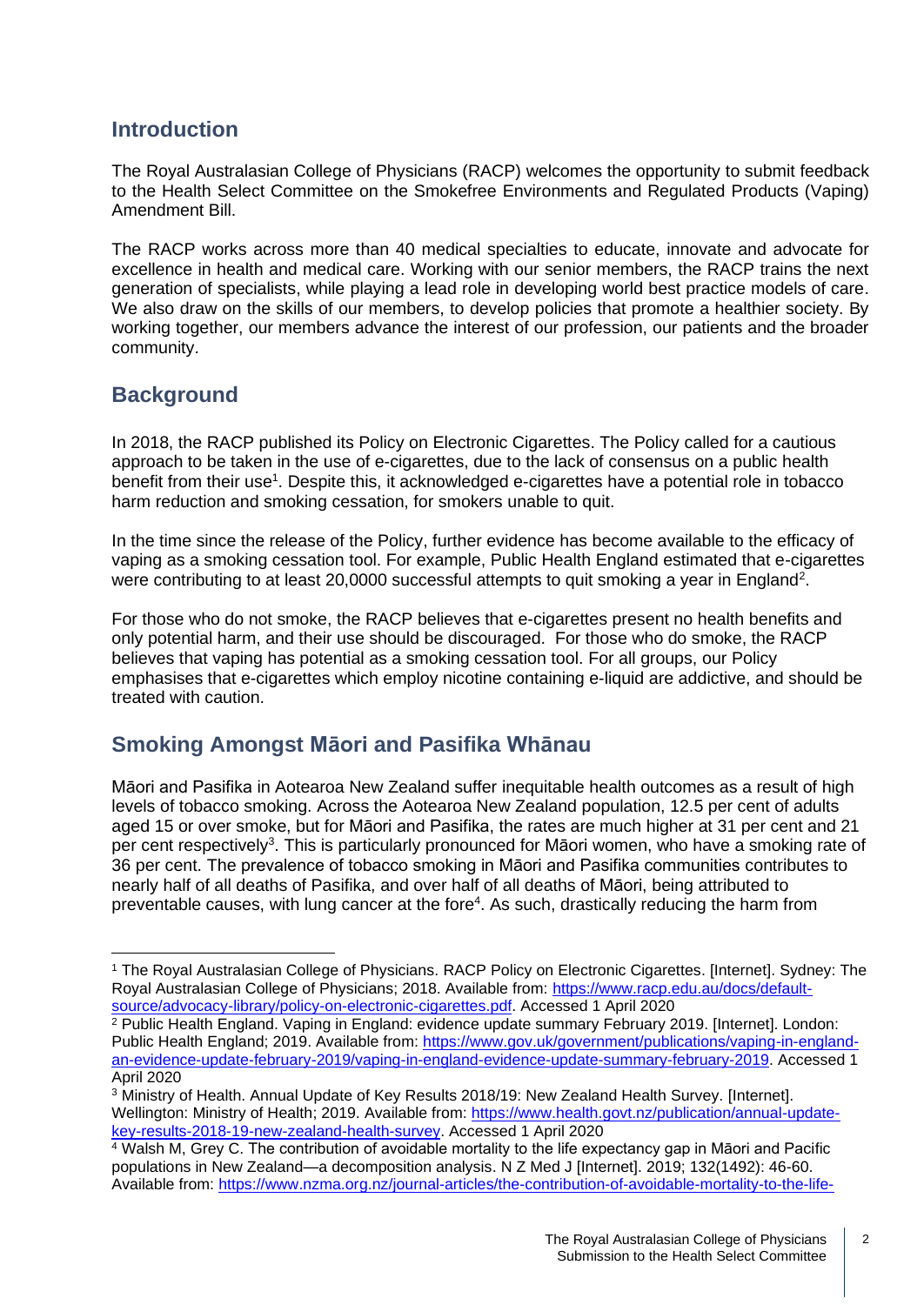tobacco smoking will have significant positive effects on Māori and Pasifika whānau, and the wider community. There are clear opportunities in these communities to promote vaping as a tool to quit smoking and improve their health outcomes<sup>5</sup>. Making vaping products more available within these groups, particularly where blunt regulatory interventions have failed to result in meaningful decline in the use of tobacco, is a key concern for the RACP in the regulation of vaping in Aotearoa New Zealand.

# **Vulnerability of Youth to Vaping Advertising**

Youth are particularly susceptible to advertising during their formative years, as has been established across a number of contexts including in previous research on cigarette advertisements<sup>6</sup>. As demonstrated, particularly in the United States, e-cigarette manufacturers are aware of this, and actively market their products with the least possible acknowledgment of their harmful effects<sup>7</sup>. Over one third of youth exposed to e-cigarette advertising across multiple countries found vaping appealing and perceived that these advertisements specifically targeted non-smokers. Relying on novelty, and the attraction of available flavours, e-cigarette advertisements such as these contribute to an environment where vaping is construed by youth as safe and appealing. Exposure of youth to advertising for e-cigarettes such as this, across multiple channels, is significantly positively associated with e-cigarette use<sup>8</sup>, and marks the need for advertising regulations and educational campaigns which convey the risks of vaping for these populations.

# **Content of the Bill**

### **Integration of Vaping Within Wider Smokefree Legislation**

The RACP strongly supports amendment of the Smoke-free Environments Act to include vaping, as this has the best chance to avoid harm from vaping products. Because of the association with nicotine, it is logical that vaping be regulated within the same framework as tobacco. This includes prohibition of sale to minors, which is key in ensuring that vaping does not become widespread among people who have never, or do not currently, smoke.

We also support the prohibition of vaping within legislated smokefree areas. This maintains parity with the approach to tobacco products, that vaping should not be promoted to people who do not smoke.

### **Product Health and Safety Requirements**

The RACP commends the Bill for its commitment to health and safety standards for vaping products. Establishing requirements for vaping or smokeless tobacco products to be notified to the

[expectancy-gap-in-maori-and-pacific-populations-in-new-zealand-a-decomposition-analysis.](https://www.nzma.org.nz/journal-articles/the-contribution-of-avoidable-mortality-to-the-life-expectancy-gap-in-maori-and-pacific-populations-in-new-zealand-a-decomposition-analysis) Accessed 1 April 2020

<sup>5</sup> Walker N, Verbiest M, Kurdzierl T, et al. Effectiveness and safety of nicotine patches combined with ecigarettes (with and without nicotine) for smoking cessation: study protocol for a randomised controlled trial. BMJ Open [Internet]. 2019; 9(2) Available from: [https://bmjopen.bmj.com/content/9/2/e023659.](https://bmjopen.bmj.com/content/9/2/e023659) Accessed 1 April 2020

<sup>&</sup>lt;sup>6</sup> Kim A E, Loomis B R, Busey A H, Farrelly M C, Willett J G, Juster H R. Influence of retail cigarette advertising, price promotions, and retailer compliance on youth smoking-related attitudes and behaviors. J Public Health Manag Pract [Internet]. 2013; 19(6): 1-9. Available from: [https://www.ncbi.nlm.nih.gov/pubmed/23715218.](https://www.ncbi.nlm.nih.gov/pubmed/23715218) Accessed 1 April 2020

<sup>7</sup> Malone R E. JUUL: beaten-down innovator or vicious bully?. Tob Control [Internet]. 2019; 28(6): 597-598. Available from: [https://www.ncbi.nlm.nih.gov/pubmed/31659007.](https://www.ncbi.nlm.nih.gov/pubmed/31659007) Accessed 1 April 2020

<sup>8</sup> Dai H, Hao J. Exposure to Advertisements and Susceptibility to Electronic Cigarette Use Among Youth. J Adolesc Health [Internet]. 2016; 15(6): 620-626.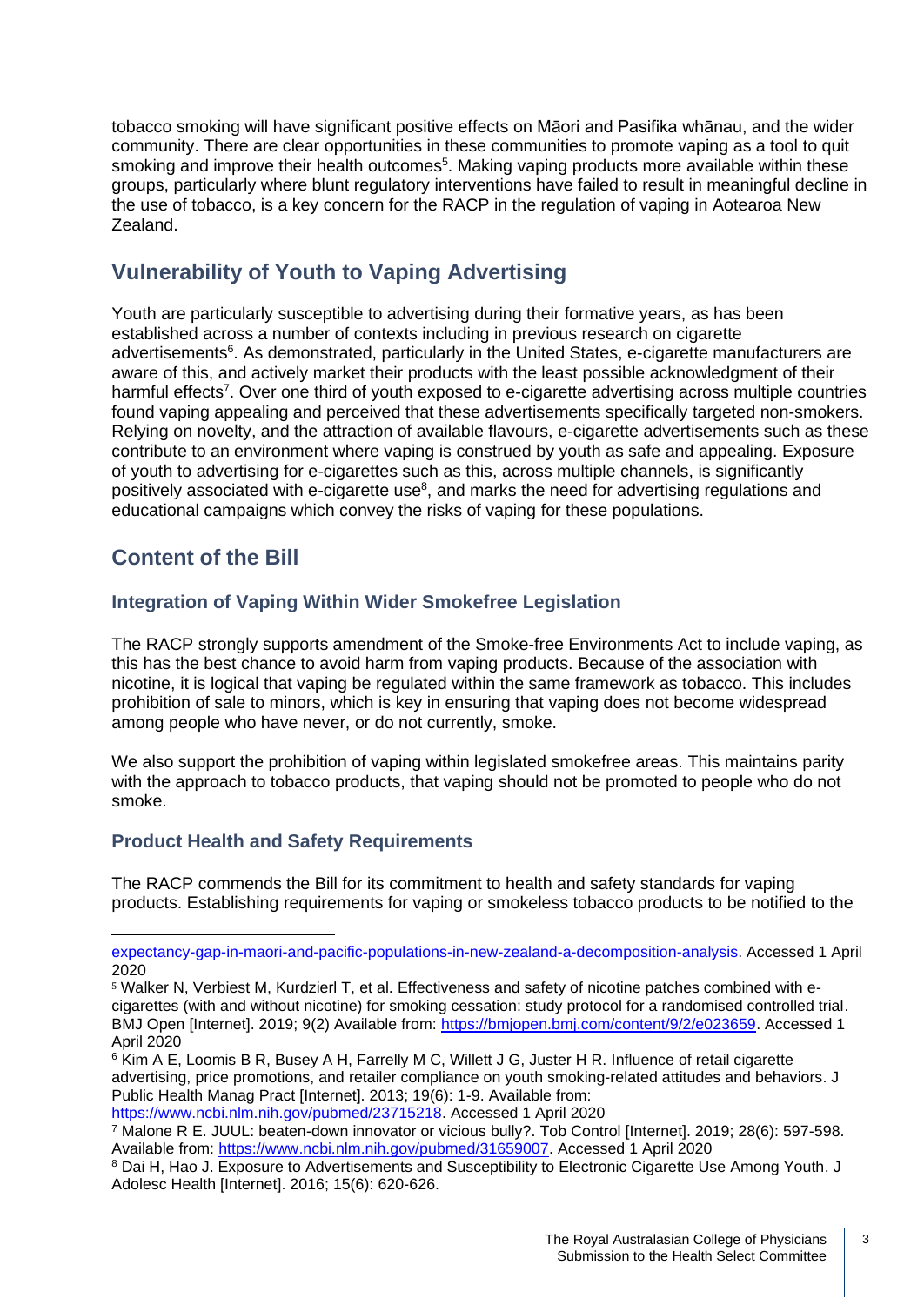Ministry of Health, and certification that products meet applicable standards is a strong baseline from which standards can be enforced. Supplementing this with provisions which enable the setting of product safety requirements, including requiring manufacturers and importers to report adverse reactions, as well as enabling product recalls, suspensions, cancellations and warning statements, creates a more comprehensive product safety system, appropriate to the products at hand.

This system goes above and beyond that recommended in the RACP Policy on Electronic Cigarettes, and the RACP commends this action.

## **Issues Identified Within the Bill**

### **Advertising of Regulated Products**

Within Part Two of the Bill, which governs how advertisements of regulated products are treated, there are significant loopholes, which could allow for the advertisement of regulated products in Aotearoa New Zealand. Particularly, Section 24 identifies contexts exempt from the advertising ban. Within this, advertisements which do not specifically target a New Zealand audience, that are also developed and produced overseas, are exempt. Many advertisements created by the global corporations who produce tobacco and vaping products fit into this category, and these regulations may allow for them to screen and display advertisements in Aotearoa New Zealand.

Exposure to e-cigarette advertising has been shown to increase use among adolescents and young adults, and there is a lack of evidence to predict impacts upon other sections of non-smokers<sup>9</sup>. These advertisements have been found to be predictive of more positive beliefs surrounding ecigarettes, and a higher likelihood of selecting e-cigarettes from a range of products<sup>10</sup>. To protect our communities from the proliferation of regulated products, we believe this is undesirable, and should be amended.

The RACP contends that advertising for regulated products is diverse, and targets many communities within Aotearoa New Zealand society. Advertisements are commonly created in languages other than Aotearoa New Zealand's official languages of English, Te Reo Māori and New Zealand Sign Language. Advertising that features other languages must not be construed as not targeting Aotearoa New Zealand audiences, as this would leave many communities in our society vulnerable.

### **Packaging Regimes for Regulated Products**

The RACP notes that the Bill only establishes the regulatory framework for standardised packaging requirements, and does not set into place regulations within this framework. We believe that the restrictions on advertising of nicotine products should be proportionate to the risk associated with those products. We believe it is desirable for regulations to be set that are risk-proportionate, as evidence suggests that under current legislation, e-cigarettes may be displacing smoking in Aotearoa New Zealand's society<sup>11</sup>.

4

<sup>9</sup> Merry S, Bullen C. E-cigarette use in New Zealand—a systematic review and narrative synthesis. N Z Med J [Internet]. 2018; 131(1470): 37-50. Available from: [https://www.nzma.org.nz/journal-articles/e-cigarette-use-in](https://www.nzma.org.nz/journal-articles/e-cigarette-use-in-new-zealand-a-systematic-review-and-narrative-synthesis)[new-zealand-a-systematic-review-and-narrative-synthesis.](https://www.nzma.org.nz/journal-articles/e-cigarette-use-in-new-zealand-a-systematic-review-and-narrative-synthesis) Accessed 1 April 2020

<sup>&</sup>lt;sup>10</sup> Padon A A, Lochbuehler K, Maloney E K, Cappella J N. A Randomized Trial of the Effect of Youth Appealing E-Cigarette Advertising on Susceptibility to Use E-Cigarettes Among Youth. Nicotine Tob Res [Internet]. 2018; 20(8): 954-961. Available from: [https://www.ncbi.nlm.nih.gov/pubmed/29106669.](https://www.ncbi.nlm.nih.gov/pubmed/29106669) Accessed April 1 2020

<sup>11</sup> Walker N, Parag V, Wong S F, Youdan B, Broughton B, Bullen C. Use of e-cigarettes and smoked tobacco in youth aged 14-15 years in New Zealand: findings from repeated cross-sectional studies (2014-19). The